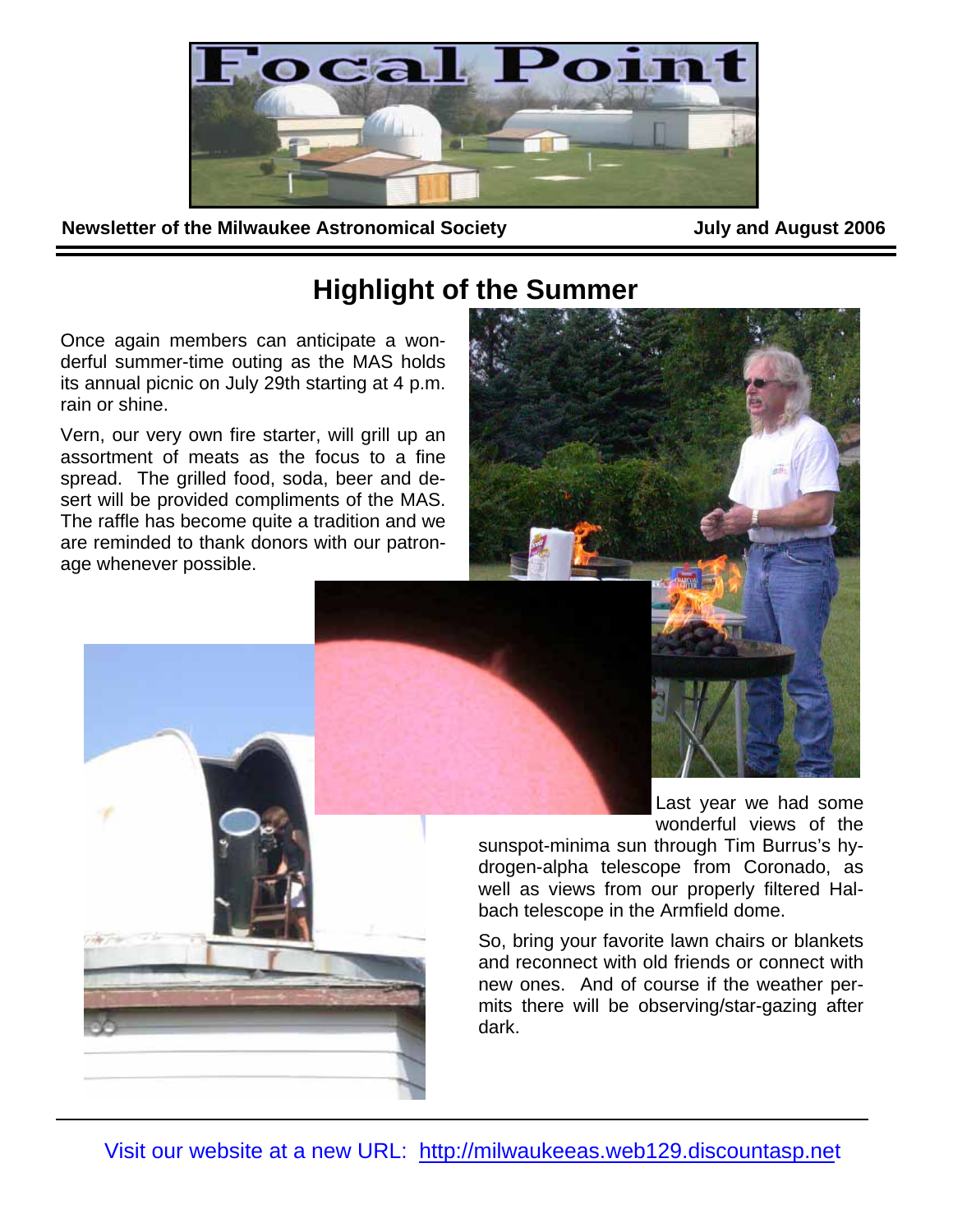# **Another Pleiades Occultation**

On Thursday morning, July 20, we will have another opportunity to observe a lunar occultation of the Pleiades. The passage of the moon in front of the cluster will start as the moon rises and continue into morning twilight. The Moon will be 23% sunlit, the stars will disappear on the bright limb and reappear on the dark limb. There should be some earthshine will make it easy to see the limb of the Moon against the sky.

Members who want to record their observations should use an audio tape recorder and short wave receiver capable of receiving signals from WWV radio at 2.5, 5, 10, 15, or 20 mHz. The brighter occultations may be recorded on video by putting time signals on the sound track. Note: this only works with VHS tape, the compact tape puts a time delay between the audio and video signals.

The predictions below are for the MAS observatory. The time (h m s) is in UT. A d means a disappearance on the dark limb, r means reappearance. The last four columns are aids to locate the star on the limb of the moon. The cusp angle (CA) is the angle from the cusp (North or South) to the star. A positive number is into the dark limb, negative means bright limb. The Position angle (PA) is measured from celestial north CCW around the moon (useful for equatorial mounts). Vertex angle (VA) is similar but measured from the zenith useful for alt-az mounts). Finally the watts angle (WA) is measured from lunar north (also CCW).

Because this event takes place early on a weekday, there will be no organized effort. If you are able to observe this event, keep in mind that the predictions below are for the MAS Observatory. If you observe from another location, time times and cusp angles will vary greatly. — Gerry Samolyk

 Occultation Predictions for c-occ026 GREENF in 2006 E.Long. - 88 8 54.4 Lat. 42 58 7.7 Alt. 294m.

|    |       | day   |   | Time      |              | $\mathbf P$ | Star     | Sp     | Mag  |        | % Elon Sun |       | Moon    |    | CA      | РA              | VA      | WA      |
|----|-------|-------|---|-----------|--------------|-------------|----------|--------|------|--------|------------|-------|---------|----|---------|-----------------|---------|---------|
| y  | m     | d     | h | m         | S            |             | No       | D      | V    | ill    |            |       | Alt Alt | Az | $\circ$ | $\circ$         | $\circ$ | $\circ$ |
| 06 | 07    | 20    | 6 | 34        | 24 r         |             | 76103cA9 |        | 7.9s | $24 -$ | 58         |       | 4       | 61 | 60N     | 290             | 334 302 |         |
| 06 | 07    | 20    | 7 | 9         | $\mathbf{1}$ | d           |          | 545 B6 | 4.1v | $23 -$ | 58         |       | 9       | 66 | $-15N$  | 5               | 52      | 17      |
| 06 | 07    | 20    |   | 7 31 52 R |              |             |          | 545 B6 | 4.1v | $23 -$ | 58         |       | 13      | 70 | 37N 313 |                 |         | 1 325   |
| 06 | 07    | 20    |   | 7 38      | 37 r         |             | 76175cA0 |        | 8.2  | $23 -$ | 58         |       | 14      | 71 | 59S     | 229             | 278     | 241     |
| 06 |       | 07 20 |   | 7 53 32 r |              |             | 76185 A2 |        | 8.4  | $23 -$ | 57         |       | 17      | 73 | 46N     | 304 354 316     |         |         |
| 06 | 07    | 20    |   | 7 54      | 12 R         |             | 76202 KO |        | 7.8  | $23 -$ | 57         |       | 17      | 73 |         | 32S 202 252 214 |         |         |
| 06 | 07    | 20    |   | 758       | 51 R         |             | 76198 A3 |        | 7.8v | $23 -$ | 57         |       | 18      | 74 | 53S     | 223 274 235     |         |         |
| 06 | 07 20 |       |   | 7 59 12 R |              |             | 76189 F8 |        | 7.0  | $23 -$ | 57         |       | 18      | 74 | 67S     | 237             | 287 249 |         |
| 06 | 07    | 20    | 8 | $\Omega$  | 58 D         |             |          | 560cB8 | 3.6s | $23 -$ | 57         |       | 18      | 73 | $-58N$  | 48              | 98      | 60      |
| 06 | 07    | 20    | 8 | 4         | 6            | R           |          | 550 A1 | 7.0  | $23 -$ | 57         |       | 19      | 74 | 81S     | 251             | 302     | 263     |
| 06 | 07    | 20    | 8 | 7         | 6            | R           |          | 551DB9 | 7.3  | $23 -$ | 57         |       | 19      | 75 | 77N     | 273             | 324 285 |         |
| 06 | 07    | 20    | 8 | 9         | 13           | d           |          | 561cB7 | 5.1V | $23 -$ | 57         |       | 19      | 75 | -39N    | 29              | 80      | 41      |
| 06 | 07 20 |       | 8 | 41        | 29 R         |             |          | 559cF0 | 6.5  | $23 -$ | 57         |       | 25      | 80 | 61S     | 231             | 283 243 |         |
| 06 | 07    | 20    | 8 | 48        | 48           | R           | 76231 A2 |        | 8.1  | $23 -$ | 57         |       | 26      | 81 | 62S     | 232 284 244     |         |         |
| 06 | 07    | 20    | 8 | 53        | 2            | R           | 76237 AO |        | 8.0s | $23 -$ | 57         |       | 27      | 81 | 36N     | 314             |         | 7326    |
| 06 | 07    | 20    | 8 | 54        | 10 R         |             |          | 561cB7 | 5.1V | $23 -$ | 57         |       | 28      | 82 | 65N     | 285 338         |         | 297     |
| 06 | 07    | 20    | 8 | 54        | 29 R         |             |          | 560cB8 | 3.6s | $23 -$ | 57         |       | 28      | 82 | 84N     | 266             | 319     | 278     |
| 06 | 07    | 20    | 8 | 58        | 54 R         |             |          | 567MA0 | 6.8  | $23 -$ | 57         |       | 28      | 82 |         | 36S 206         | 258 218 |         |
| 06 | 07    | 20    |   | 9 14      | 24 r         |             | 76248 AO |        | 9.2  | $23 -$ | 57         |       | 31      | 85 | 63N     | 287             | 340     | 299     |
| 06 | 07    | 20    |   | 9 27 35 R |              |             |          | 570 A2 | 7.0  | $23 -$ | 57         | $-10$ | 33      | 87 | 41S     | 211 264 223     |         |         |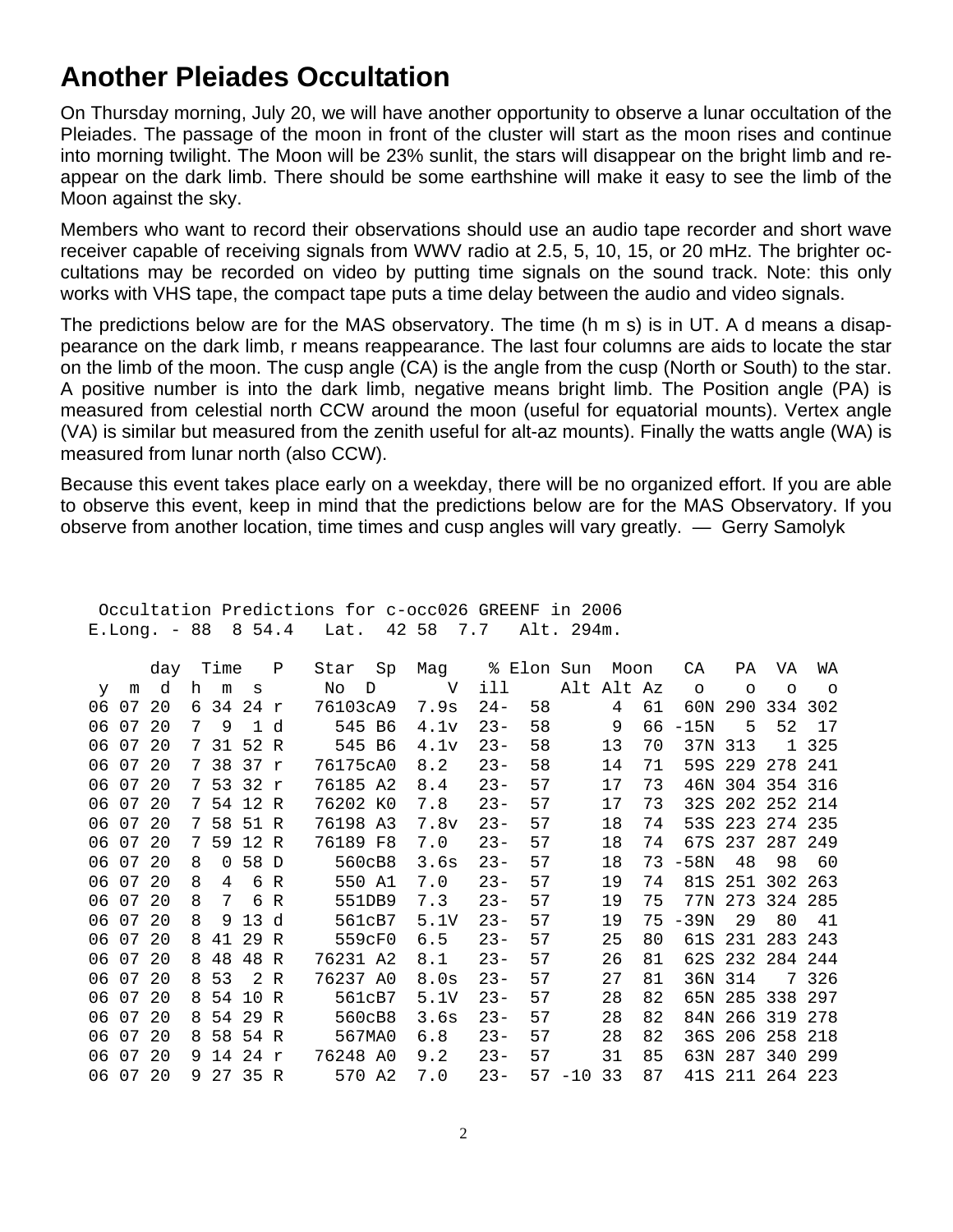

The position of the Moon at about 7h UT (2AM CDT) on July 20. South is up.

# **Election Results**

Rebecca Sher was elected and Brian Ganiereand Dave Weier were re-elected to the board of directors at the May meeting. After Gerry's travelogue of Turkey's solar eclipse, the board met briefly to elect the officers for the next year. All officers have been re-elected to their posts. Scott Jamieson has retired as an elected member of the board, but as a Founding member is eligible to vote at board meetings.

## **From the Inbox**

Tim Burrus made the newspaper in an article in the Waukesha Freeman on the Astronomy Day activities of the Charles Horwitz Planetarium. Tim was recognized for his 25 years of volunteerism.

John Franch of Champaign, IL sends a note that his book entitled Robber Baron: The Life of Charles Tyson Yerkes is on sale from the Uni[versity of Illinois Press. See:http://](http://www.press.uillinois.edu/s06/franch.html) www.press.uillinois.edu/s06/franch.html

## **Annual Dues Due September 15**

Renewal notices will be sent to members sometime after the July board meeting. If you did not get one by mid-August, contact president Steve Diesso. Remember that if you want a magazine subscription and are late with your renewal, then delivery of the magazine may be delayed as well. Those of you who have recently joined are considered paid up for this next year and will not get a notice.

# **Yerkes Volunteers Needed**

On Saturday August 5th at dusk, Yerkes Observatory will host the annual star party for the Space Explorer Summer Institute sponsored by the Kalvi Institute for Cosmological Physics. This year's theme is "Boyancy and Density: what makes stars," and a hot air balloon will launch from the grounds at 7 pm weather permitting, possibly delaying the star party until 9 pm. Star party helpers can come early to watch the launch. Since 1991, Yerkes has had help from the MAS, borrowing 4 Porta-Scopes for many years. Now, we need experienced people to use telescopes and to teach the "kids" how to use them. If you have an interest, a telescope, and savvy, join us at Yerkes. — Scott Lascowski

## **Dragon Skies at MPM**

The Milwaukee Public Museum will have an exhibit about China's 5,000 year old story of astronomical achievements called Dragon Skies: Astronomy of Imperial Chinese from July 8 through October 1.

Visit <http://www.mpm.edu/>for details.

#### **Focal Point Publishing Guidelines**

The "Focal Point" is published bi-monthly (Jan, March, May, July, Sept, Nov).

Articles, Announcements, Graphics, Photos, Swap/Sale Ads etc. should be **submitted 10 days prior to the first of the month** of the pending issue.

Article inputs are **strongly** recommended via email in a Text or Word compatible format.

Submit Focal Point inputs to: **MASFocalPoint@yahoo.com**

# *Calendar for July / August*

- July 10 7:30 pm Board Meeting at the Observatory.
- July 29 Summer Picnic at 4:00 pm *Mark your calendar!*
- August 25 Public Observing, 7:30pm at the Observatory. Topic: Double Stars.
- *Check the website for up-to-date information on these meetings.*